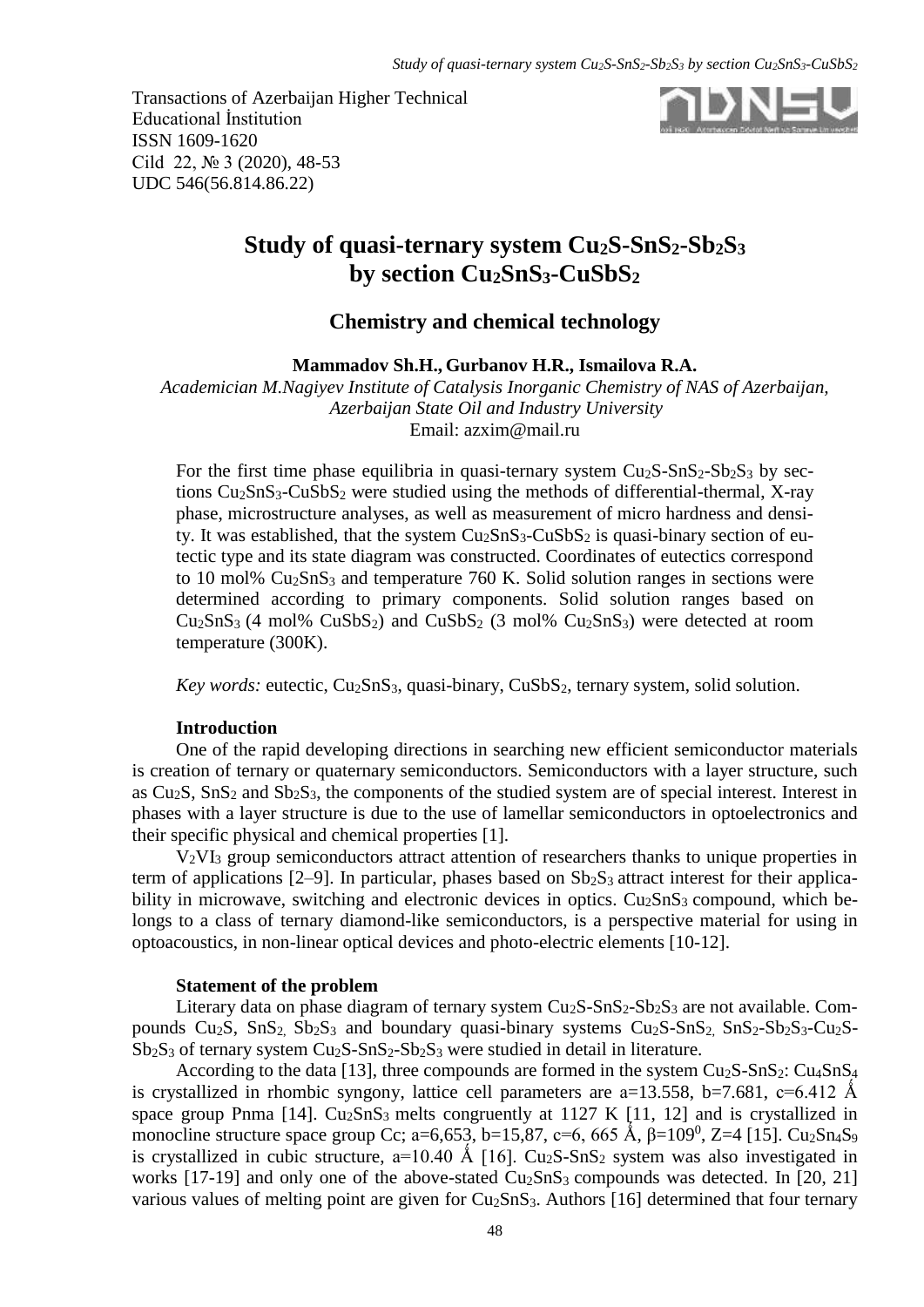compounds are formed in  $Cu<sub>2</sub>S-SnS<sub>2</sub>$  system.  $Cu<sub>2</sub>SnS<sub>3</sub>$  melts congruently at 1123K [16]. The rest three compounds have structures of  $Cu<sub>4</sub>Sn<sub>3</sub>S<sub>6</sub>$ ,  $Cu<sub>4</sub>Sn<sub>4</sub>S<sub>4</sub>$ ,  $Cu<sub>2</sub>Sn<sub>4</sub>S<sub>9</sub>$ , melt incongruently at 1063, 1083 and 938K, respectively.

In works [22, 23] quasi-binary system  $Cu<sub>2</sub>S-Sb<sub>2</sub>S<sub>3</sub>$  was investigated using the methods of X-ray phase and differential-thermal analyses and formation of two  $CuSbS<sub>2</sub>$  and  $Cu<sub>3</sub>SbS<sub>3</sub>$  intermediate compounds was found out. According to the works [24, 25], quasi-binary section Cu2S- $Sb_2S_3$  is characterized by formation of only one congruently melting compound CuSbS<sub>2</sub> at 825K. Works  $[26-29]$  confirmed the presence of compounds  $Cu35S_3$  and  $Cu5S_2$  in  $Cu2S-Sb2S_3$  system. In work [28] the detailed phase diagram of  $Cu2S-Sb2S3$  system is presented.  $CuSbS<sub>2</sub>$  has a rhombic syngony with lattice parameters: space group Pbnm;  $a=14.465$ ,  $b=6,008$ ,  $c=3,784$  Å, Z=4 or a=6.00, b=3.78, c=14.14 Å [30, 31]. Authors of the work [30] showed, that temperature of polymorphic transformation of  $Cu<sub>3</sub>SbS<sub>3</sub>$  equals to 632K. High-temperature modification has a rhombic syngony a= 7.81, b= 10.25, c= 6.60 $A^0$  and low-temperature cubic syngony a=10.24 $A^0$ .  $Cu<sub>2</sub>S-Sb<sub>2</sub>S<sub>3</sub>$  system was also investigated in works [32-34]. Three compounds  $Cu<sub>3</sub>SbS<sub>3</sub>$ ,  $Cu<sub>10</sub>sb<sub>4</sub>S<sub>11</sub>$  and  $CuSbS<sub>2</sub>$  were found. Results of these works practically coincide with the data [28], in which it was also shown that  $Cu<sub>3</sub>SbS<sub>3</sub>$  melts with maximum at 885K [28].

 $SnS<sub>2</sub>-Sb<sub>2</sub>S<sub>3</sub>$  system was studied in the work [35]. It was found that the section is quasibinary section of ternary Sn-Sb-S system. The compound of SnSb<sub>2</sub>S<sub>5</sub>, which melts incongruently at 735K was found in the system.

The aim of our study is to define phase diagram of quasi-binary section  $Cu_2SnS_3-CuSbS_2$ of the system  $Cu<sub>2</sub>S-SnS<sub>2</sub>-Sb<sub>2</sub>S<sub>3</sub>$ .

#### **Solution of the problem**

Primary sulfides  $(CuSbS<sub>2</sub>$  and  $Cu<sub>2</sub>SnS<sub>3</sub>)$  from high-purity elements were synthesized in quartz ampoules, vacuumed up to 0.133 Pa. Quaternary alloys of  $Cu<sub>2</sub>SnS<sub>3</sub>-CuSbS<sub>2</sub>$  systems were synthesized from alloying compositions at 850-1150 K depending on composition. Annealing was performed at 50-60K lower than a solidus within 240 hours for homogenization of alloys.

Interaction in  $Cu<sub>2</sub>SnS<sub>3</sub>-CuSbS<sub>2</sub>$  systems was studied using the methods of differentialthermal (DTA), X-ray phase, microstructural (MSA) analyses and measurement of micro hardness and gravity test. X-ray phase analysis was performed on D 2 PHASER using CuKαradiation Ni-filter.

Differential-thermal analysis of alloys was carried out on NTR-73 device with heating rate of 10 grade/min. Calibration chrome-aluminum thermocouple was used,  $Al_2O_3$  served as standard. We used etching agent NH<sub>4</sub>NO<sub>3</sub>(3-8 weight.%) + K<sub>2</sub>Cr<sub>2</sub>O<sub>7</sub>(0,02-0,5 weight.%) + cons.  $H<sub>2</sub>SO<sub>4</sub>$  to study microstructure of alloys, etching time – 20 sec. Micro hardness of alloys was measured on PMT-3 micro hardness tester at loads 0,01 and 0,02Н. MSA of alloys of systems was investigated on metallographic microscope MIM-8 on previously etched microsections polished with GOI paste.

Phase diagram of system  $Cu<sub>2</sub>SnS<sub>3</sub>-CuSbS<sub>2</sub>$  is determined by methods of physical and chemical analysis (DTA, MSA, X-ray phase, measurement of micro hardness and density) using thermodynamic calculations.

13 samples with various compositions were synthesized to study phase equilibrium in section Cu<sub>2</sub>SnS<sub>3</sub>-CuSbS<sub>2</sub>. According to DTA, X-ray phase and MSA data, we constructed phase diagram of system  $Cu<sub>2</sub>SnS<sub>3</sub>-CuSbS<sub>2</sub>$  (Figure).

As figure shows system  $Cu<sub>2</sub>SnS<sub>3</sub>-CuSbS<sub>2</sub>$  is quasi-binary and belongs to eutectic type and results in formation of solid solutions on the basis of Cu2SnS3 и CuSbS2. Coordinates of eutectic point are 10 mol%  $Cu<sub>2</sub>SnS<sub>3</sub>$  and 760K. DTA results show that interaction between  $Cu<sub>2</sub>SnS<sub>3</sub>$  and  $CuSbS<sub>2</sub>$  is not complex.

X-ray phase results of alloys of this system are coordinated with DTA data and confirm the existence of solid solutions on the basis of  $Cu<sub>2</sub>SnS<sub>3</sub>$  and  $CuSbS<sub>2</sub>$ . It is established that, diffraction lines of alloys comprising 0-3mol  $CuSbS<sub>2</sub>$  are identical with diffractogram of  $Cu<sub>2</sub>SnS<sub>3</sub>$ . They are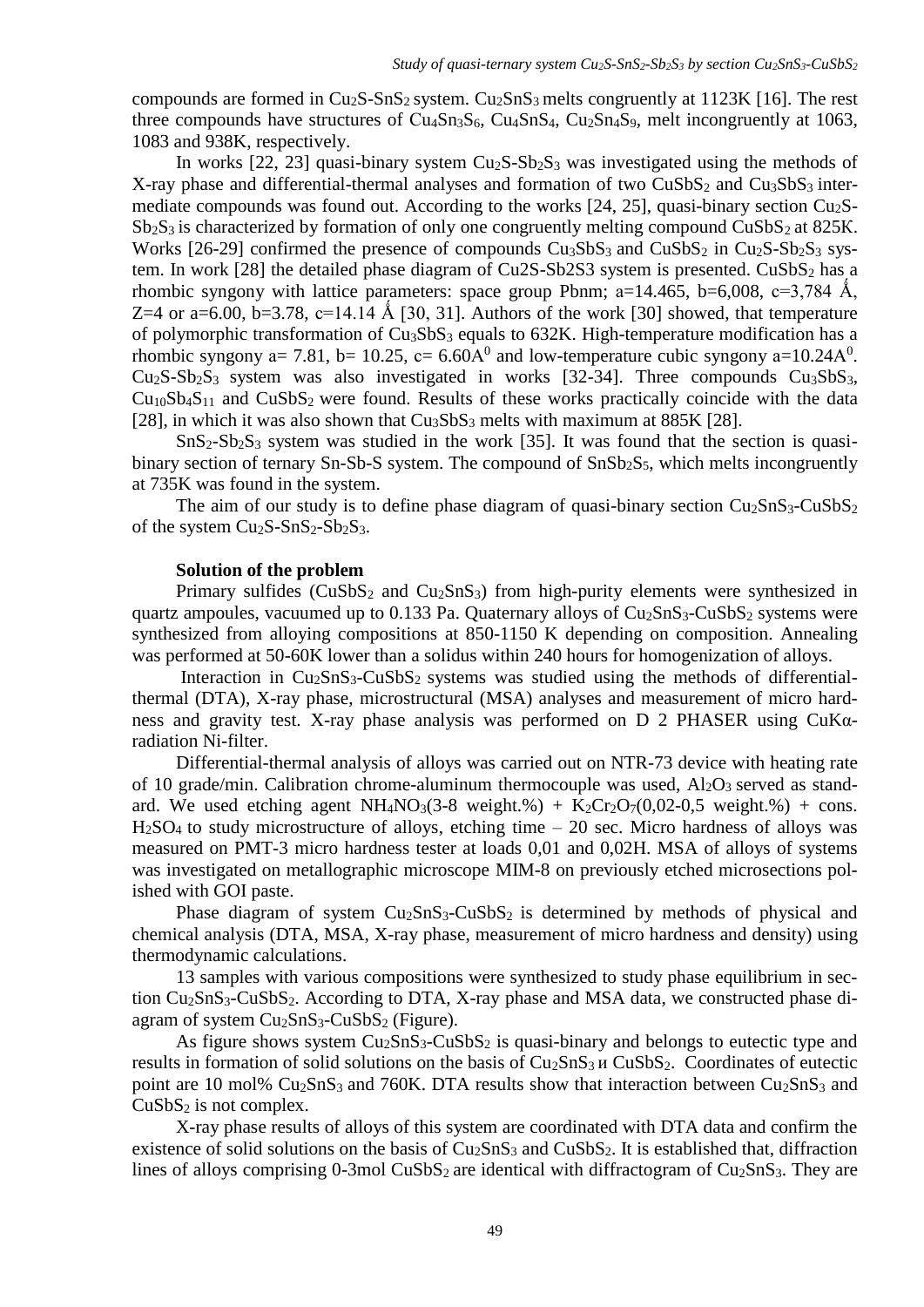solid solutions based on  $Cu_2SnS_3$ . Diffraction lines of alloys of 3-96 mol%  $Cu_2SnS_3$  consist of reflection lines of  $α(CuSbS<sub>2</sub>)$  and  $β(Cu<sub>2</sub>SnS<sub>3</sub>)$  phases. Alloys of compositions 0-4 mol%  $Cu<sub>2</sub>SnS<sub>3</sub>$ 



Figure. Phase diagram of system  $CuSbS_2-Cu_2SnS_3$ 

have diffractograms identical to diffractogram of  $CuSbS<sub>2</sub>$  and are solid solutions based on CuSbS2. Alloys with 99, 98, 97, 96, 94, 93 mol % on both sides were synthesized additionally to determine borders of solid solutions. These alloys were annealed for 320 hours at 750, 500 K and then tempered. After heat treatment and studying microstructure of these alloys solubility borders were defined.

The study of microstructure showed that, alloys with compositions of 0-4 mol% and 97- 100 mol % CuSbS<sup>2</sup> are single-phase. Alloys with of 3-96 mol% Cu2SnS<sup>3</sup> are two-phase.

Solid solutions based on  $CuSbS<sub>2</sub>$  are crystallized in rhombic syngony, and solid solutions based on Cu<sub>2</sub>SnS<sub>3</sub> are crystallized in monoclinic syngony (Table 1).

| Composition mol | Syngony        | Space | Cell parameters, $A^0$             |
|-----------------|----------------|-------|------------------------------------|
|                 |                |       |                                    |
| % $CuSbS2$      |                | group |                                    |
| 100             | Rhombic        | Pbnm  | $a=14.65$ ; b=6.008; c=3.784       |
| 99              | <b>Rhombic</b> | Phnm  | $a=14.63$ ; b=6.007; c=3.782       |
| 98              | Rhombic        | Pbnm  | $a=14.61$ ; $b=6.005$ ; $c=3.779$  |
| 97              | <b>Rhombic</b> | Pbnm  | $a=14.59$ ; b=6.001; c=3.777       |
| 4               | Monoclinic     | Cc    | $a=6.671$ ; $b=11.595$ ; $c=6.77$  |
| 3               | Monoclinic     | Cc.   | $a=6.669$ ; $b=11.593$ ; $c=.6.74$ |
| $\mathfrak{D}$  | Monoclinic     | Cc    | $a=6.667$ ; $b=11.591$ ; $c=6.71$  |
|                 | Monoclinic     | Cc    | $a=6.665$ ; $b=11.589$ ; $c=6.68$  |
| 0               | Monoclinic     | Cc    | $a=6.653$ ; $b=11.587$ ; $c=6.65$  |

Table 1. Crystal cell parameters of solid solutions in system  $Cu<sub>2</sub>SnS<sub>3</sub>-CuSbS<sub>2</sub>$ 

A technique was developed and technological conditions were selected to grow monocrystals of solid solutions based on CuSbS<sub>2</sub> using Bridgman- Stockbarger method. Polycrystalline alloys in the amount of 7 g were synthesized for growth of monocrystals, and then they were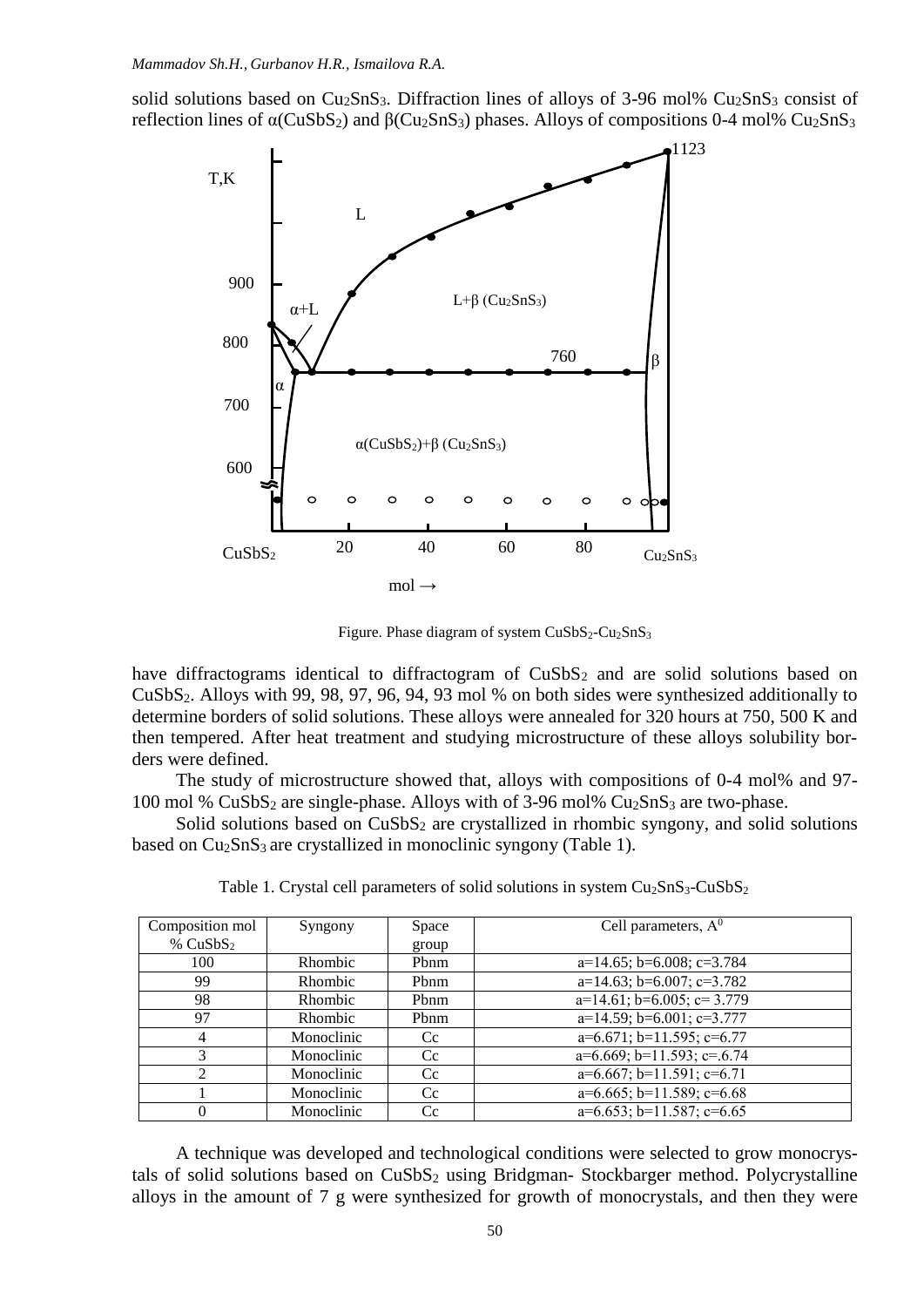crushed and placed into an ampoule, the last was evacuated and placed into two temperature furnaces with predefined temperature difference. The furnace was moved at 3 mm/hour, whereas the ampoule remained motionless. Such design allows eliminating disturbances when ampoule is shaken. As a result of numerous experiences zone temperatures of furnaces and furnace movement were detected. Qualitative monocrystals were grown using a developed technique. Table 2 shows the mode of producing monocrystals according to a number of experiments. The technology of growing monocrystals of solid solutions based on  $Cu<sub>2</sub>SnS<sub>3</sub>$  was developed using the method of chemical gas-transport reaction.

| Table 2. Optimum mode for the growth of single-crystals of solid solutions based on $CuSbS2$ |  |  |  |  |
|----------------------------------------------------------------------------------------------|--|--|--|--|
|----------------------------------------------------------------------------------------------|--|--|--|--|

| Composition                                              | T. K    | Mass of single-crystals, |
|----------------------------------------------------------|---------|--------------------------|
|                                                          |         |                          |
| $(CuSbS2)0.999(Cu2SnS3)0.001$                            | 750-800 | 7,3                      |
| $(CuSbS2)$ <sub>0.998</sub> $(Cu2SnS3)$ <sub>0.002</sub> | 750-800 |                          |
| $(CuSbS2)$ <sub>0.997</sub> $(Cu2SnS3)$ <sub>0.003</sub> | 750-800 | 7.8                      |

Quantity of substance 4–5 g, concentration of conveyor (iodine) is 5 mg. Experiments showed that smaller concentrations of iodine are ineffective, but larger concentrations increase the rate. Table. 3 shows an optimum temperature mode of single-crystal growth of solid solutions based on Cu<sub>2</sub>SnS<sub>3</sub>. Single -crystals of solid solutions were grown at the following mode: temperature of a hot zone - 1050 K, cold zone - 950 K.

Table 3. Optimum mode for the growth of single-crystals of solid solutions based on  $Cu<sub>2</sub>SnS<sub>3</sub>$ 

| Composition                               | Temperature, K |                | Concentration of  | Growth   | Size of single-         |
|-------------------------------------------|----------------|----------------|-------------------|----------|-------------------------|
|                                           | $T_1$          | T <sub>2</sub> | iodine, $mg/cm^3$ | time, hr | crystals, $mm3$         |
| $(Cu_2SnS_3)_{0.999}$ $(CuSbS_2)_{0.001}$ | 1050           | 950            |                   | 72       | $1.0\times1.0\times0.5$ |
| $(Cu_2SnS_3)_{0,998} (CuSbS_2)_{0,002}$   | 1050           | 950            |                   | 72       | $1.0\times1.0\times0.5$ |
| $(Cu_2SnS_3)_{0.997}$ $(CuSbS_2)_{0.003}$ | 1050           | 950            |                   | 72       | $1.0\times1.0\times0.5$ |

## **Conclusion**

1. State diagram in a wide range of concentrations of section  $Cu<sub>2</sub>SnS<sub>3</sub>-CuSbS<sub>2</sub>$  was constructed for the first time and it was found that it is quasi-binary section of quasi-ternary system  $Cu<sub>2</sub>S-SnS<sub>2</sub>-Sb<sub>2</sub>S<sub>3</sub>$ .

2. It was established that, section  $Cu<sub>2</sub>SnS<sub>3</sub>-CuSbS<sub>2</sub>$  is of eutectic type, coordinate of the eutectic point corresponds to 10 mol%  $Cu<sub>2</sub>SnS<sub>3</sub>$  and 760K.

3. Solid solution ranges based on Cu2SnS3-CuSbS<sup>2</sup> are defined. Solid solutions based on  $Cu<sub>2</sub>SnS<sub>3</sub>$  at room temperature (300K) are formed up to 4 mol%, but on the basis of CuSbS<sub>2</sub> it is found to 3mol%.

4. Single-crystals of solid solutions based on  $Cu<sub>2</sub>SnS<sub>3</sub>$  were grown using the method of chemical transport reactions, but single-crystals based on  $CuSbS<sub>2</sub>$  were grown using Bridgman-Stockbarger method.

5. It was determined that solid solutions on the basis of CuSbS<sub>2</sub> are crystallized in monoclinic syngony, solid solutions based on  $Cu<sub>2</sub>SnS<sub>3</sub>$  are crystallized in rhombic syngony.

# **References**

1. Beltskan, D.I., Kopinets, I.F., Migolinets N.M., Russ. J. Inorg. Mat. – 1976. – Vol.12, №12. –Pp.2138-2141.

2. Messina S.M., Nair T.S., Nair P.K. Solid Films. – 2009, 517. – P.2503.

3. Maghraoui-Meherzi T.H., Ben Nasr., Kamoun N. Physica B. – 2010, 405. – P.3101.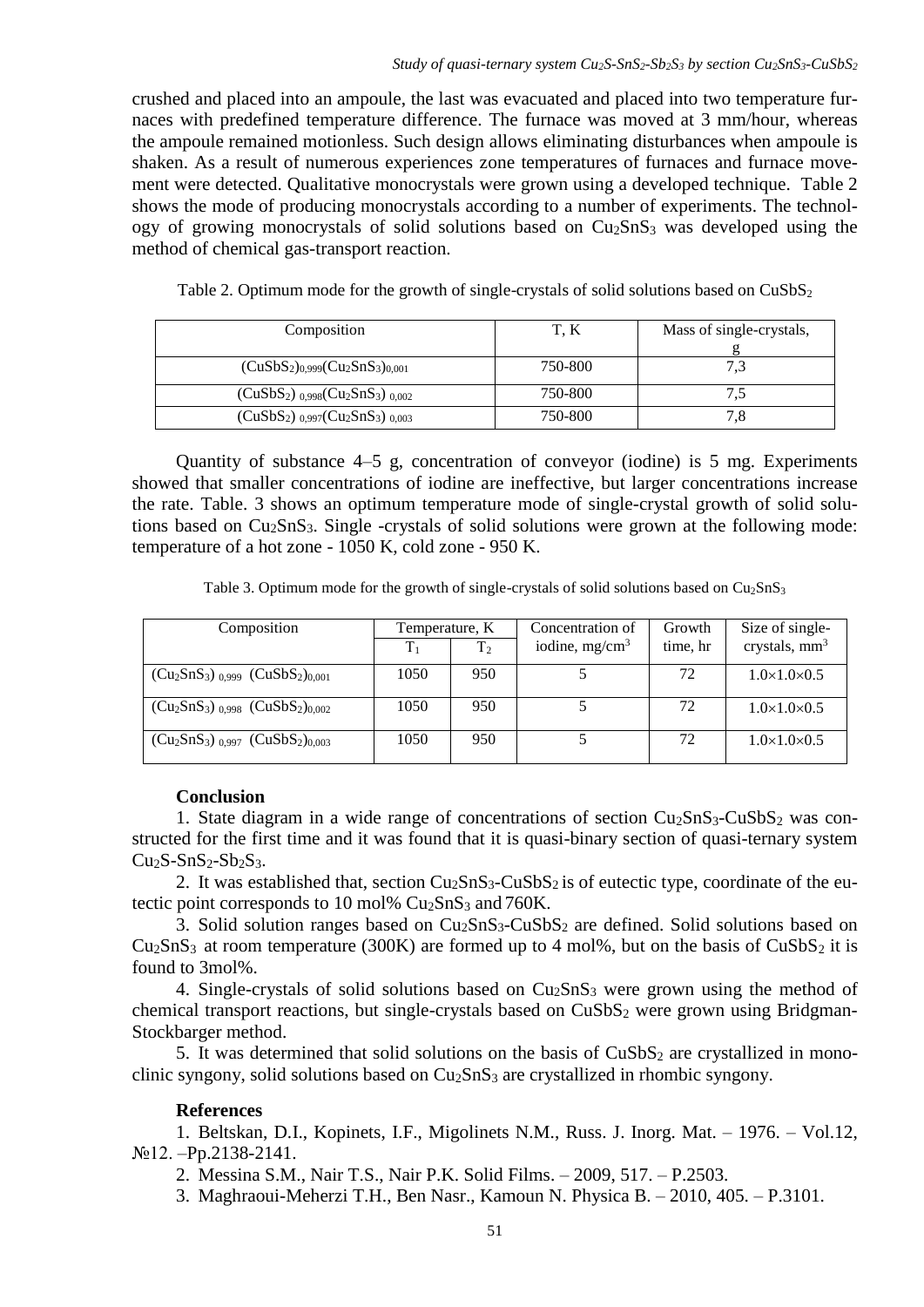4. Maghraoui-Meherzi T.H., Ben Nasr., Kamoun N. Comptes Rendus Chimie. – 2011, 14, 471.

5. Han J., Chen J.Q, Lu X. Yang. Mater. Lett. – 2008, 62. – P.2050.

6. Arun A.G., Vedeshwara J.P. Appl. Phys. – 1996, 79. – P.4029.

7. Shaji A S., Arato J., O'Brien D. Appl. Phys. – 2010, 43, 075 404.

8. Perales F.F., Agullo-Rueda J. Lamela J. Phys. D: Appl. Phys. – 2008, 41, 403.

9. Perales G.F., Lifante F., Agullo-Rueda J. Phys. D: Appl. Phys. – 2007, 40, 2440.

10. Babanly M.B., Yusibov, Y.A.., Abishov V.G. – Baku: Publishing house BSU, 1993. – P.342.

11. Avellaneda D., Nair T.S., Nair P.K. // J.Termochim.Soc. – 2010. – Vol.158(6). – Pp.346-352.

12. Fieehter S., Martinez M., Sehmidt G.J. Phys.Chem.Solids. – 2003. – Vol.64. – Pp.1859-1862.

13. Piskach L.V., Parasyuk O.V., Olekseyuk, I.D. // J. Alloys. Comp. – 1988. – Pp.142- 152.

14. Jaulmes S., Rivet J., Laruelle P. Acta Crystallogr. – 1977. – Vol.33. – Pp.540-542.

15. Onoda M., Chen X., Sato A., Wada H. Materials research bulletin. – 2000. – Vol.35. – Pp.1563-1570.

16. Kanofer M., Rive J., Flahaut J. Bull.Soc.Chim. Fr. ‒ 1974. ‒ Vol.12. ‒ Pp.2670-267.

17. Zotova T.V., Karagodin Y.A. Materials of All-Union conference on physical and chemical analysis.  $-$  M.: Nauka, 1976.  $-$  P.137.

18. Glazov V.M., Pavlova L.M., Zotova V.M. Materials of All-Union conference on chemistry, physics and technology, application of chalcogenides. ‒ Baku: 1979ş ‒ Pp.13-14.

19. Karagodin Y.A. Study of phase equilibrium and some physical and chemical properties of alloys in systems  $Cu<sub>2</sub>B<sup>VI</sup>-A<sup>IV</sup>B<sup>VI</sup>(A<sup>IV</sup>-Ge, Sn, B<sup>VI</sup>- S, Se, Te)$ . / PhD thesis abstract – M.,  $1977. - P.23.$ 

20. Berger L.I., Prochukhan V.D. Ternary diamond-like semiconductors. ‒ M.: Metallurgy,  $1968. - P.150$ .

21. Physical and chemical properties of semiconductors. Guidance edited by Novoselova A.V. and Lazarev V.D. ‒ M.: Nauka, 1979. ‒ P.339.

22. Cambi L., Elli, M. La chimica et L-Inductrie. ‒ 1964. ‒ Vol.46. ‒ Pp.206-210.

23. Cambi L., Elli M.Ibid. ‒ 1965, № 47, №2. ‒ Pp.96-99.

24. Guliyev R.A.., Krestovnikov A.N., Glazov V.M. Russ. J. Inorg. Mat. – 1969. –  $Vol.43, N<sub>2</sub>12. – Pp.2217-2218.$ 

25. Guliyev R.A., Krestovnikov A.N., Glazov V.M. Russ. J. Phys. Chem. - 1969. -Vol.43,  $N$ <u>o</u>12. – Pp.3063-3066.

26. Ilyasheva N.A. Collection of Experimental researches on mineralogy. – Novosibisrsk, 1971.

27. Godovikova A.A., Ilyasheva N.A. Proceedings of the [USSR Academy of Sciences](https://en.wikipedia.org/wiki/USSR_Academy_of_Sciences). – Vol.190. ‒ P.929.

28. Ilyasheva N.A. Russ. J. Inorg. Mat. – 1973. – Vol.9, №10. – Pp.1677-1679.

29. Tosuka K.., Marinoto M. Amer.miner. –1973. – Vol.58. – Pp.5-6.

30. Crystalline structure of arsenides, sulfides and arsenic sulfides and their analogues. – Novosibirsk: Publishing house of AS of USSR. – 1964. – P.169.

31. Skinner B.J., Luce F.D., Makovicky, B. Econ.Geol. – 1972. – Vol.67, №7. – Pp.924-938.

32. Yusibov Y.A., Guliyev A.A., Babanly M.B. Materials of III All-Union conference on physical-chemical bases of technology of ferro-electric and related materials. – M., 1988.

33. Yusibov Y.A., Babanly M.B., Nabiyev B.A. Materials of scientific-technological conference. – Baku, 1990. – P.45.

34. Yusibov Y.A.., Babanly N.B., Babanly M.B. Proceedings of the Republic of Azerbai $jan. - 1992, N<sub>2</sub>1.$